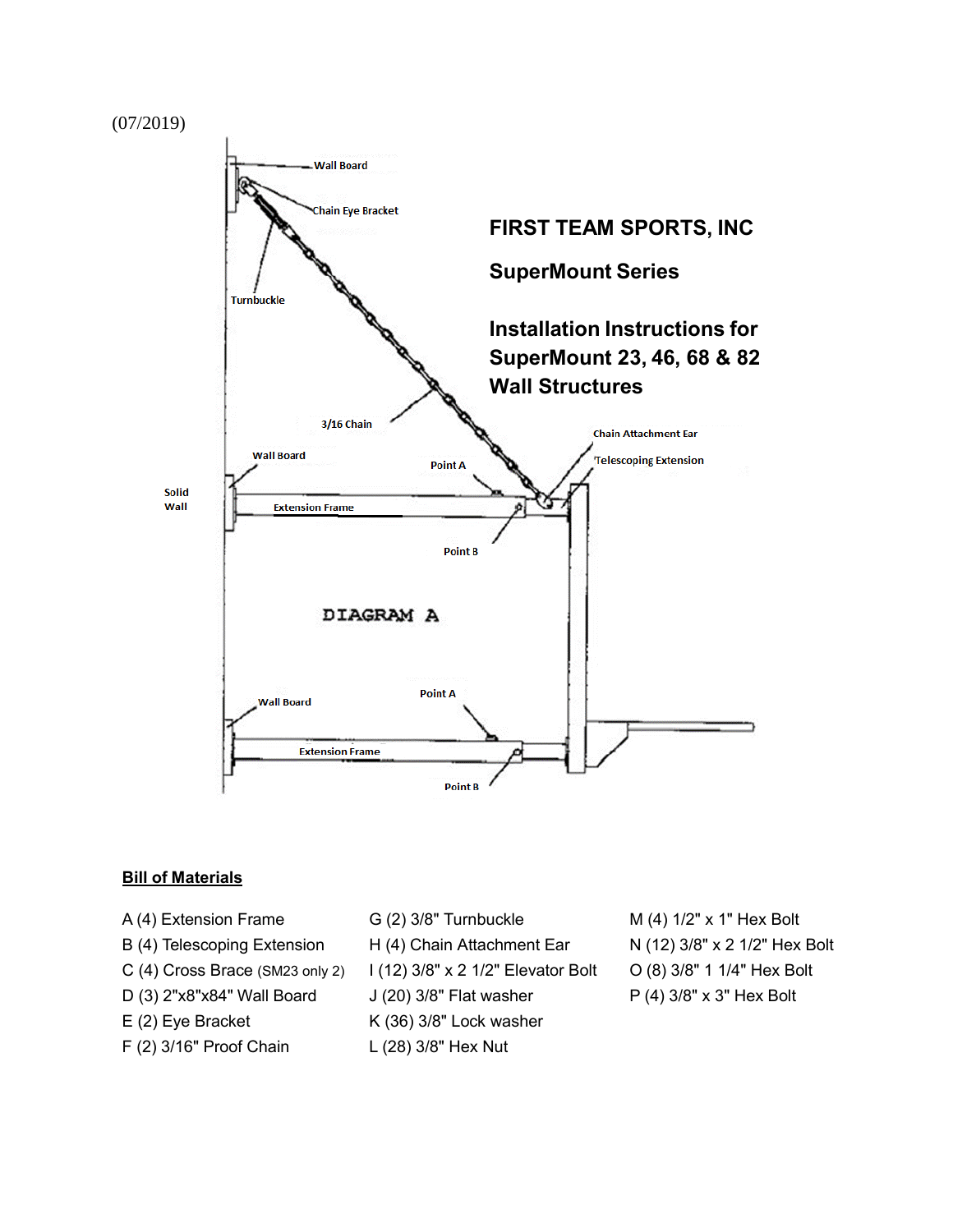# **CAUTION!!!**

**Wall mount structures require a minimum ceiling and wall height as well as an acceptable wall mounting surface. Brick, Block, or poured concrete walls are superior. It is inadvisable to mount structures to walls with wood or steel studs unless additional work approved by an engineer is done to provide additional support. First Team does not provide wall anchors with any structure. The purchaser assumes liability for the installation of any wall mounting structure. Consult a professional architect, engineer, or contractor to determine safe methods of installation to your facility's wall construction.**

## **Note!!**

**All assembly materials are supplied except hardware to attach the wall boards to the customer's wall. Attachment method and type of anchor used are the responsibility of the installer.**

1. Inspect all contents prior to installation. Report any missing parts immediately to First Team at 1-888-884-6677.

Read all instructions before proceeding

2. Using diagram B, determine the appropriate pre-drilled holes on the 2" x 8" wall boards in which to install the flanged elevator bolts. (This determination is based upon the backboard that will be attached to the wall structure) Using a hammer, install the flanged elevator bolts into the back of each wall board in the appropriate holes.

3. Mount the two chain eye brackets to the top wall board using 3/8" flat washers, lock washers, and hex nuts. This wall board assembly will be mounted in the top position on the wall.

4. Mark the center line of the court on the wall. Fasten the 3 wall boards to the wall at the heights for your backboard indicated on diagram C. Make certain the wall boards are centered with the center line of the court. Drill holes in wall boards according to the position and type of wall anchor chosen. **NOTE:** Anchor each wall board in no less than four places. If the wall is masonry (Brick over block), block, or poured concrete **and** it's possible to drill through the wall **and** you have access to the other side of the wall it is strongly recommended that the installer bolts through the wall using 1/2" bolts.

#### **WARNING!!**

#### **SEVERE INJURY TO PLAYERS OR FANS MAY RESULT FROM FAILURE TO SELECT A PROPER ANCHORING SYSTEM GIVEN THE CONTRUCTION AND CONDITION OF THE WALL OR THE IMPROPER USE OF THE PROPER ANCHORING SYSTEM.**

5. Attach a turnbuckle and 3/16" proof chain to each chain eye bracket as shown in diagram A.

6. Next, bolt together both extension frame assemblies as shown in diagram D. Make certain to bolt a left and right side together. (IF THE STRUCTURE IS BOLTED TOGETHER PROPERLY, BOTH WELDED NUTS WILL BE ON THE SAME SIDE OF THE STRUCTURE. SEE DIAGRAM D). Pay careful attention to "Distance A" shown in Diagram D. This distance will vary according to which backboard you are mounting. Use the chart provided with diagram D to insure proper attachment points. Secure each extension frame using (4) 3/8" x 2 1/2" hex bolts, lock washers and hex nuts. Check "Distance A" again to verify it is the correct distance for your backboard. NOTE: sometimes attachment holes are slightly misaligned. If you have difficulty inserting any of the 3/8" x 2 1/2" hex bolts you should use your hand drill with a 3/8" drill bit to "Ream Out" the holes until the bolt will fit.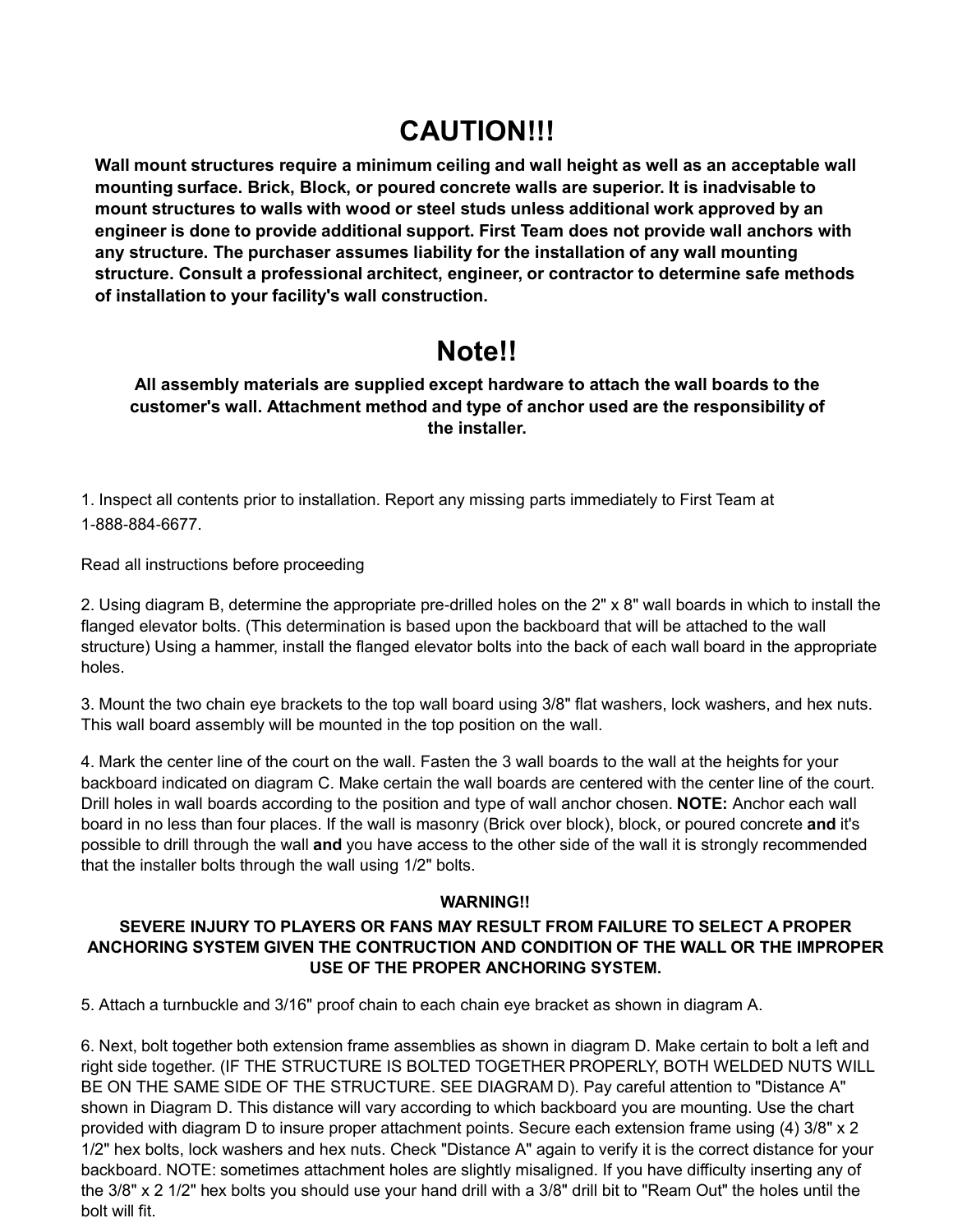7. Attach one extension frame assembly to the middle wall board using 3/8" flat washers, lock washers, and hex nuts. ATTN: Make certain your bolt the extension frame assembly RIGHT SIDE UP. When properly mounted, the welded nuts on the extension frame assembly will both be on the TOP side of

the frame. You may need to support the extension frame assembly until step #9 is complete. Insert and adjust two telescoping extensions to the approximate desired distance from the wall. Tighten the telescoping extensions in place by inserting (1) 1/2" x 1" hex bolt into the welded nut located on the top side of the extension frame assembly (see "point A" of diagram A). Tighten bolt down until it is snug against the telescoping extension. These will be re-adjusted in a later step.

8. Bolt the (4) chain attachment ears to the telescoping extensions (two ears per extension) using a 3/8" x 3" hex bolt, lock washer, and hex nut.

9. To complete this step it is important to make certain that the turnbuckles attached to the top wall board have been unscrewed far enough to provide an adequate amount of adjustment when tightened. Next, attach the chains to the chain attachment ears through the second set of holes using a 3/8" x 3" hex bolt, lock washer, and hex nut (make sure the chains are snug). Then, using a level on the extension frame assembly, adjust the chains with the turnbuckles until the frame is level in all directions. DO NOT REMOVE EXCESS CHAIN UNTIL THE ASSEMBLY IS COMPLETE!!

10. Attach the lower extension frame to the lower wall board as outlined in step #7. You may need to support this extension frame assembly until the backboard is attached.

11. Insert and adjust the last two telescoping extensions to the EXACT DISTANCE for proper "wall to backboard" distance and secure using the 1/2" x 1" hex bolts (see "Point A" of diagram A). If necessary readjust top telescoping extension to match bottom.

#### **WARNING!!!**

#### **FAILURE TO HAVE ALL MOUNTING PLATES IN THE SAME PLANE WILL CREATE STRESS ON THE BACKBOARD AND MAY RESULT IN BREAKAGE OF GLASS BACKBOARDS BEFORE, DURING OR AFTER PLAY!**

12. Mount backboard to structure using mounting hardware provided with the backboard. If no mounting hardware is included with your particular backboard, try using the extra 3/8" x 1 1/4" hex bolts, flat washers, and lock washers supplied with this structure. Note: if you purchased an FT275 or FT280 fiberglass backboard you must first remove the plastic plugs inserted in the attachment holes before attaching board to structure.

13. Make sure the backboard is level. When you are confident that the board is level, the proper distance from the wall, and that there is no stress on the backboard due to misalignment, drill 3/8" holes at the pilot holes at "Point B" (diagram A) on both frames and secure with a  $3/8$ " x 2  $1/2$ " hex bolt, lock washer, and hex nut.

14. Mount rim and net insuring that rim is level and at 10' above playing surface.

15. Check to insure that all bolts are tight. When all steps are complete, remove excess chain using a bolt cutter of hacksaw.

16. Install backboard padding if applicable.

17. Do not allow play until you are confident the structure is securely mounted to the wall. The structure must be capable of supporting 1000 lbs. to be considered safe for play.

### **ATTENTION!!! WALL MOUNTED STRUCTURES SHOULD BE CHECKED YEARLY FOR LOOSE BOLTS OR ANCHORS!**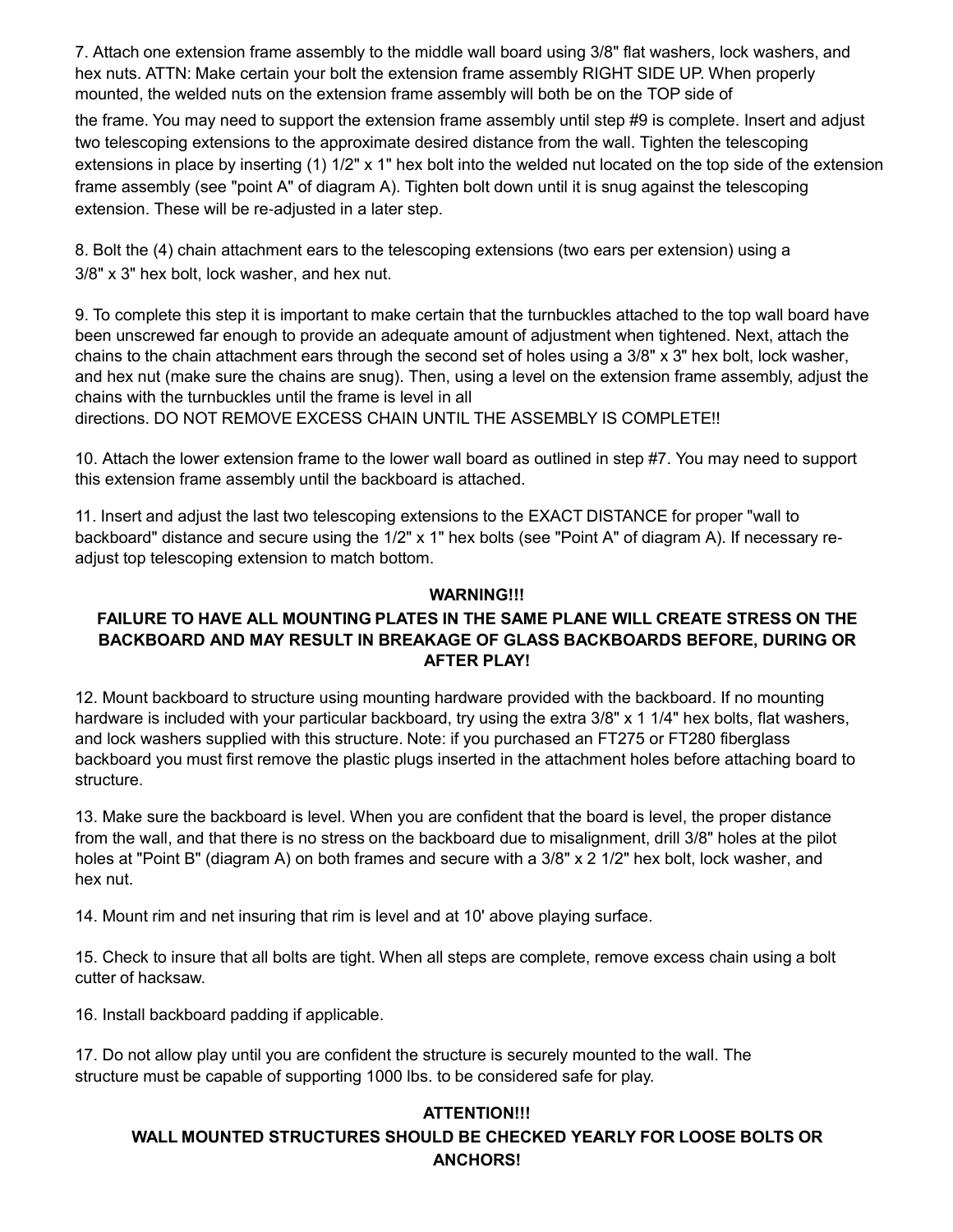

FT275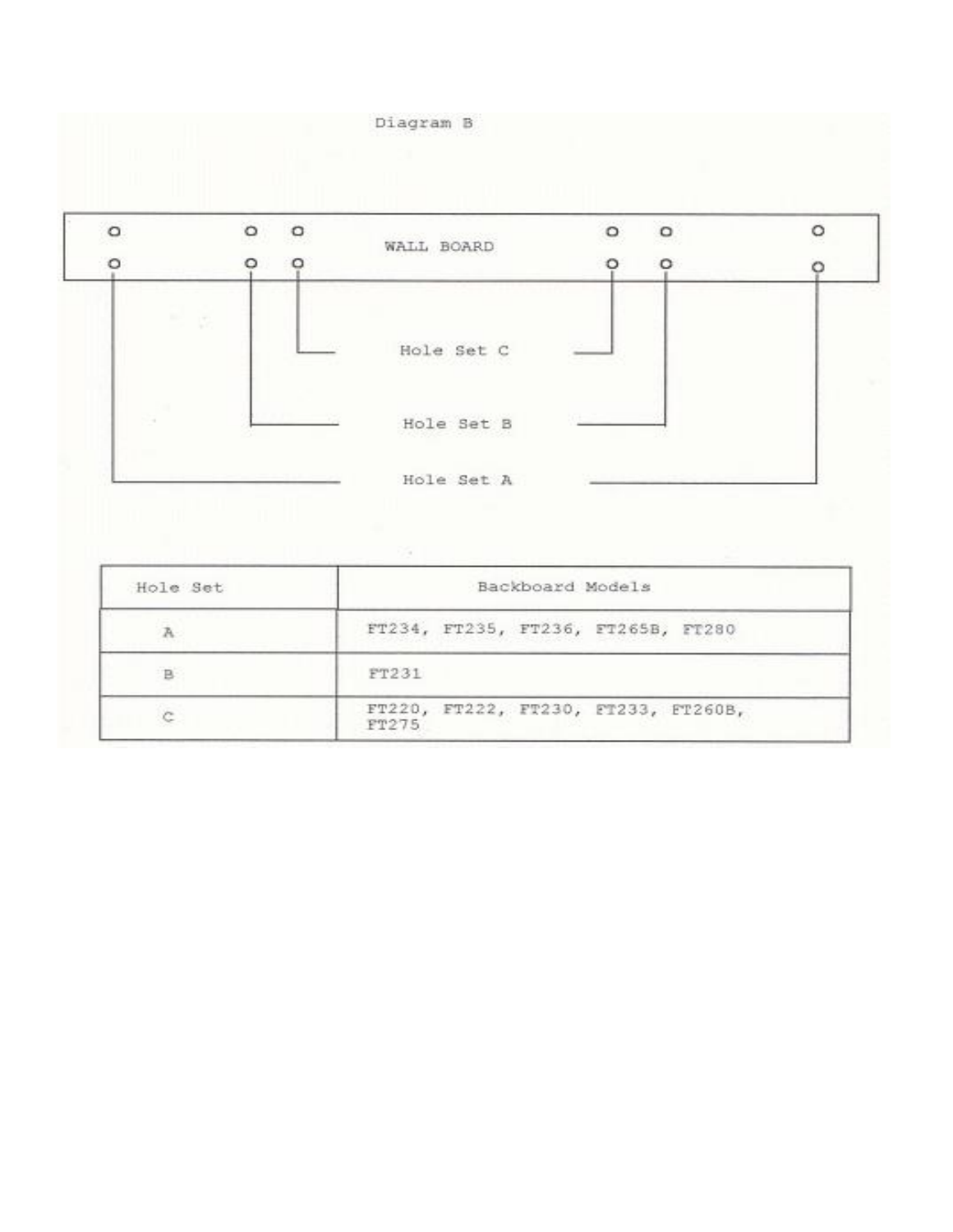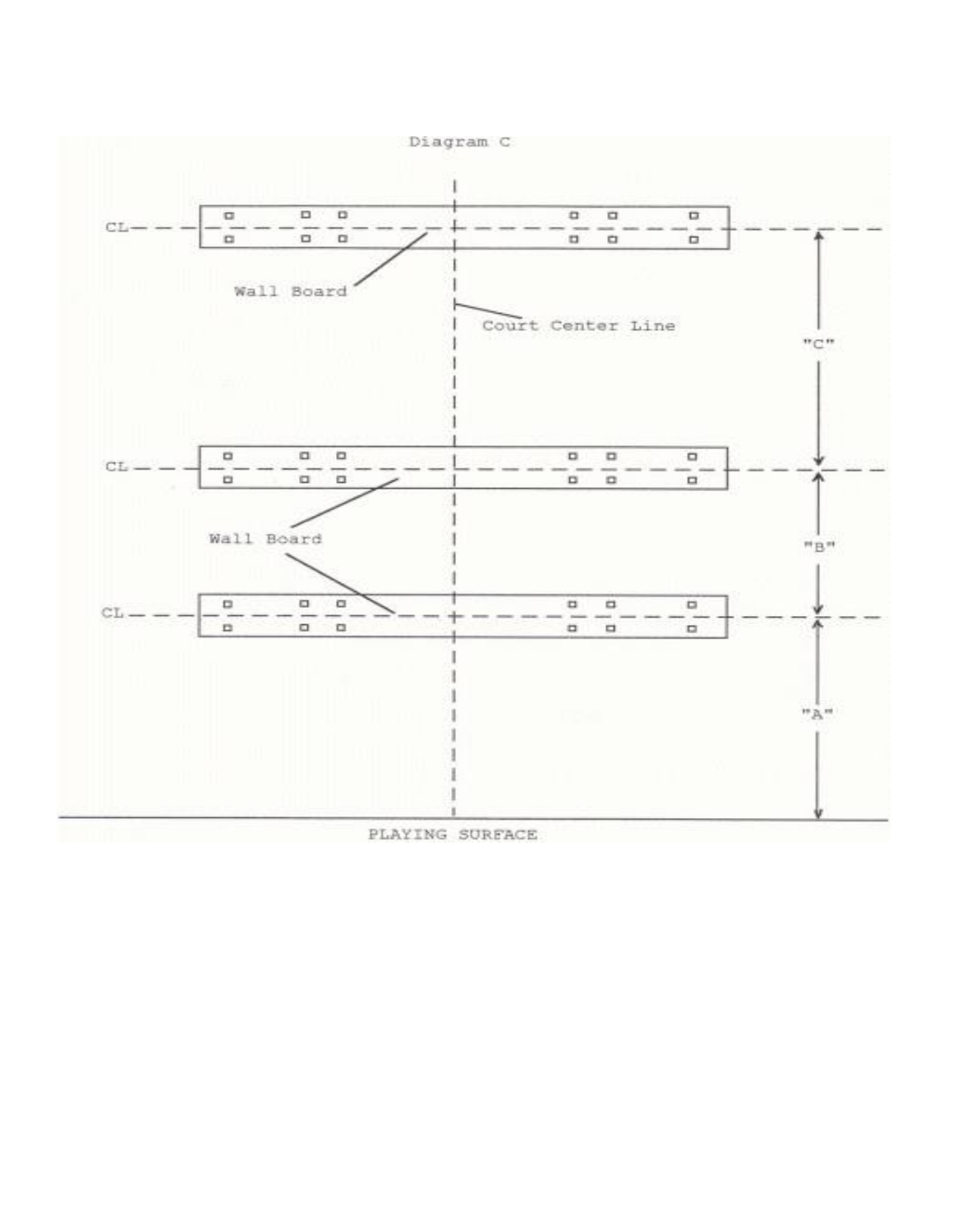| Diagram C cont'd                             |                                    |
|----------------------------------------------|------------------------------------|
| Distance: Wall to face of Backboard          | <b>Dimension "C"</b>               |
| $2'$ to $3'$                                 | $2' + / - 1"$                      |
| 4' to 4'11"                                  | $4' + / - 1"$                      |
| 5' to 5'11"                                  | $5' +/- 1"$                        |
| 6' to 6'11"                                  | $6' +/- 1''$                       |
| 7' to 9'11"                                  | $7' + / -1"$                       |
| 10' to 12'                                   | $10'$ +/- 1"                       |
| <b>First Team Backboard Models</b>           | <b>Dimension "B"</b>               |
| FT234, FT235, FT265B, FT280                  | $36" +/- 1/4"$                     |
| FT236                                        | 42" +/- 1/4"                       |
| FT231                                        | $34" +/- 1/4"$                     |
| FT220, FT222, FT230, FT233, FT260B,<br>FT275 | $20" +/- 1/4"$                     |
| <b>First Team Backboard Models</b>           | Dimension "A" from playing surface |
| FT234, FT235, FT265B, FT280                  | $9' 9'' +/- 1/4''$                 |
| FT236                                        | $9'3'' +/- 1/4''$                  |
| FT231                                        | $9' 8'' +/- 1/4''$                 |
| FT220, FT222, FT230, FT233, FT260B,<br>FT275 | $10'$ 2" +/- $1/4"$                |